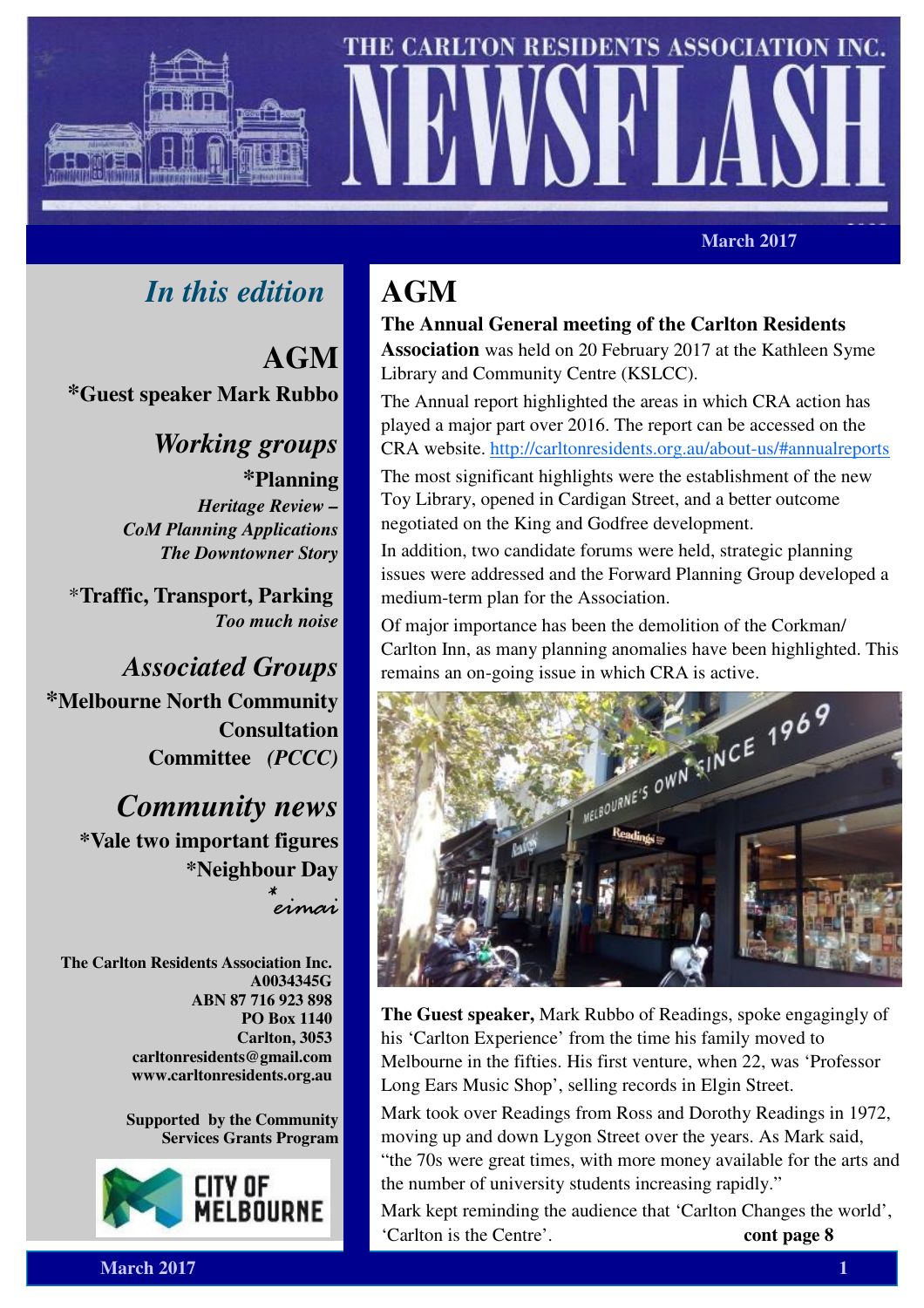## *Working groups*

### **Planning**

### *Heritage Review – City of Melbourne*  **Amendment C258 to the Melbourne Planning Scheme**

The City of Melbourne Heritage Review proposals are scheduled to be exhibited in March this year**. If you are interested in all things concerning Heritage [or some!] … buildings, streetscapes, precincts etc … this review is for you.** 

There are several components of this Review:

- The large Carlton Heritage Precinct has a new Statement of Significance
- All the Heritage Places that were previously graded as A, B, C etc have now been given new classifications, and
- There are two new Policies to guide the City when assessing: proposals to demolish heritage places, additions to heritage places and new buildings in heritage precincts.

The public exhibition of Amendment C258 (which also includes the West Melbourne Heritage Review) will be broad and extensive. According to the City of Melbourne, there will be ample opportunity for the community to understand the proposals and ask questions, via information sessions and other methods, and to inform submissions.

Following the exhibition, there will be opportunities to address the Future Melbourne Committee and make submissions to an independent planning panel. Council will consider all submissions and may make changes to the Amendment before deciding whether to seek final approval from the Minister for Planning.

The exhibition will run for a period of 6 weeks. All owners of properties currently in a Heritage Overlay, all owners of properties in West Melbourne, resident groups, heritage groups and all other relevant stakeholders will receive a letter and/or email notifying them of the details of the public exhibition.

Further information about Amendment C258 and the Council's heritage program can be found online at melbourne.vic.gov.au. If you have any questions, please contact Maree Fewster, Senior Strategic Planner at maree.fewster@melbourne.vic.gov.au or on 03 9658 9072.

**While the CRA Planning Group is intending to prepare a submission, given the scale of the task, members of the Association interested in heritage** 

**matters should consider making individual submissions too. It will not be possible for the Planning Group to review all of the heritage issues addressed by the Amendment.** 



*The Thomas Ferguson Memorial Drinking Fountain – University Square [Photo – Ewan Ogilvy]* 

### *CoM Planning Applications*

Each month, the CRA's planning sub-committee considers the previous month's planning applications for the area of 3053 postcode taking particular note of:

- Overlooking or any other loss of amenity to neighbouring properties
- Loss of amenity to the wider surrounding area (bulk, aesthetics, car parking)
- Does the application conform to the Council's Planning scheme? (heritage and height constraints.)
- Internal amenity (chiefly in multi-dwelling developments).

**The City of Melbourne** *Town Planning Permits Register***,** provides information on the status of Planning Permit Applications. Searching is by

application number or property address. **http://www.melbourne.vic.gov.au/building-anddevelopment/property-information/planning-**

**building-registers/pages/town-planning-permitsregister.aspx**

If you are aware of any potentially contentious development that you think may warrant attention, please contact the Planning Committee at: **planningcra@gmail.com**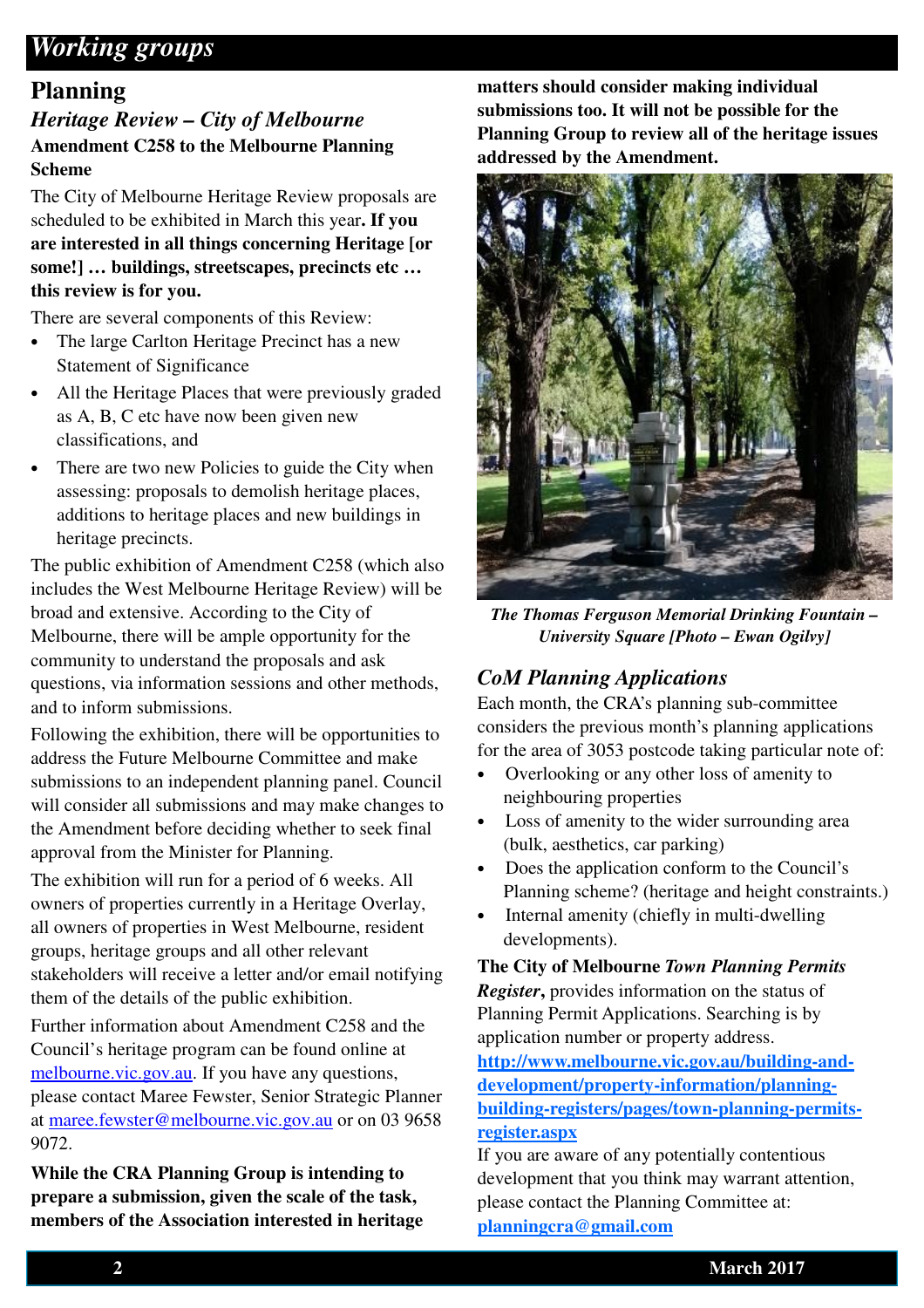|                                                                                                   | <b>Working groups</b>                                                                                                                                                                                                                                                                                                       |
|---------------------------------------------------------------------------------------------------|-----------------------------------------------------------------------------------------------------------------------------------------------------------------------------------------------------------------------------------------------------------------------------------------------------------------------------|
| <b>APP No./ADDRESS</b>                                                                            | DETAILS OF WORK/CRA INTEREST                                                                                                                                                                                                                                                                                                |
| <b>Previous Carried Forward -</b><br>TP-2015-583 391-395 Rathdowne St<br>Objection                | *CoM issued NOD to grant permit which largely addressed CRA's<br>concerns however, applicant appealed permit conditions. A VCAT<br>mediated permit was issued.                                                                                                                                                              |
| TP-2015-742/A 86-94 Pelham St.<br>Objection                                                       | *8 Storey mixed use in a 4 storey preferred height DDO with heritage<br>implications. A mediated VCAT outcome resulted in a permit for 7<br>storeys with accompanying setbacks. Applicant re-applying for a<br>variation. CRA awaiting details.                                                                             |
| <b>TP-2016-474</b> 435-439 Cardigan St<br>Objection                                               | *Additions to existing student accommodation. CRA is comfortable<br>with conditions imposed by CoM 's NOD, however adjoining resident<br>appealed decision. CRA is not participating in VCAT hearing.                                                                                                                       |
| <b>TP-2016-510</b> 163 & 165 Canning st<br>Objection                                              | *Demolish two dwellings and construct two new dwellings in an<br>existing level 2 heritage streetscape. CRA requested that a heritage<br>report be sought. CoM has issued a permit satisfied that the proposal<br>met the appropriate heritage guidelines.                                                                  |
| <b>TP-2013-736/A</b> 152-154 Queensberry St                                                       | *Seeking amendments to existing permit for change of use for floors<br>1-10 from dwellings to serviced apartments. CRA has no concerns.<br>CoM has issued amended permit.                                                                                                                                                   |
| TP-2016-798 197-235 Bouverie St<br>Objection<br>(220-234 Leicester St)                            | *Melb Univ. Grad House. Part demolition and construction of 12 storey<br>student accommodation. CRA is of the opinion that the demolition is<br>excessive, the proposed 12 stories to the rear is an over development of<br>the site and the facade treatment is unsympathetic to the heritage<br>precinct. CoM processing. |
| TP-2016-825<br>16-32 Leicester St                                                                 | *Demolish existing 6 storey car park and construct student<br>accommodation. This is located in the city north capital city zoning and<br>CRA had no grounds for objection. Permit issued.                                                                                                                                  |
| TP-2016-864 10-20 Drummond Place.<br>Objection                                                    | *Construct 2 new dwellings. CRA concerns relate to urban design and<br>heritage issues. Objection lodged. CoM assessing.                                                                                                                                                                                                    |
| TP-2014-1011/A Clyde Hotel 377 Cardigan St<br>Objection                                           | *Proposed roof top bar. CRA concerns relate to trading hours and<br>noise.<br>CoM assessing.                                                                                                                                                                                                                                |
| Further information awaited on two:<br>TP-2016-735 152 Lygon St (Mawal Restaurant)                | *Alterations to existing retail tenancy. CoM awaiting information.                                                                                                                                                                                                                                                          |
| TP-2016-1007 86 Neill St                                                                          | *Partial demolition and additions to existing dwelling.<br>CoM awaiting information                                                                                                                                                                                                                                         |
| <b>November -</b> (26 to 30) 2 Applications -<br>No objection as yet. Further information awaited | Refer to CRA's website for further details                                                                                                                                                                                                                                                                                  |
| <b>December - 14 Applications One new objection.</b><br>TP-2016-1031 10 Magenta Place             | *Change of use (from warehouse) and construction of 6 storey<br>residential building. CRA concerned that proposal exceeds maximum<br>height limit of 4 storeys and no street setback combined with<br>carparking and overshadowing issues. CoM processing.                                                                  |
| Further information awaited on four.                                                              | Refer to CRA's website for further details                                                                                                                                                                                                                                                                                  |
| January - 6 Applications to 13 Feb -<br>No objections                                             | Refer to CRA's website for further details                                                                                                                                                                                                                                                                                  |
| <b>February - 6</b> Applications - No objections as<br>yet. Further information awaited on four.  | Refer to CRA's website for further details                                                                                                                                                                                                                                                                                  |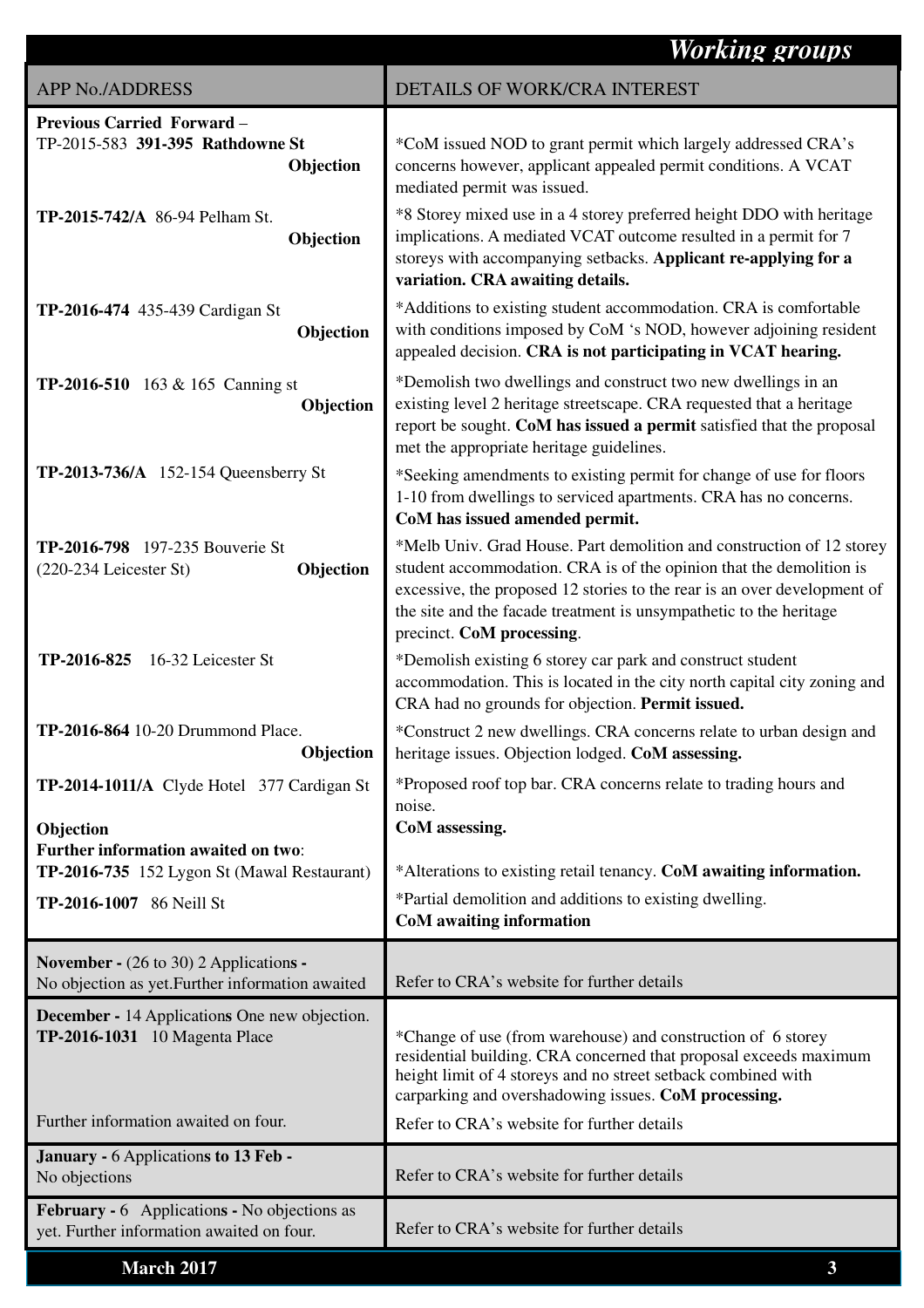# **THE DOWNTOWNER STORY Without CRA, this**

**Existing perspective from Lygon Street** 



# **could have become this,**



# **A battle well worth fighting**

**The proposal**: Demolition of existing building and construction of a 17 storey residential building (greater than the 8-storey height in Design and Development Overlay (DDO) Schedule 44), and use of the ground floor for retail premises and place of assembly with a reduction in car parking requirement.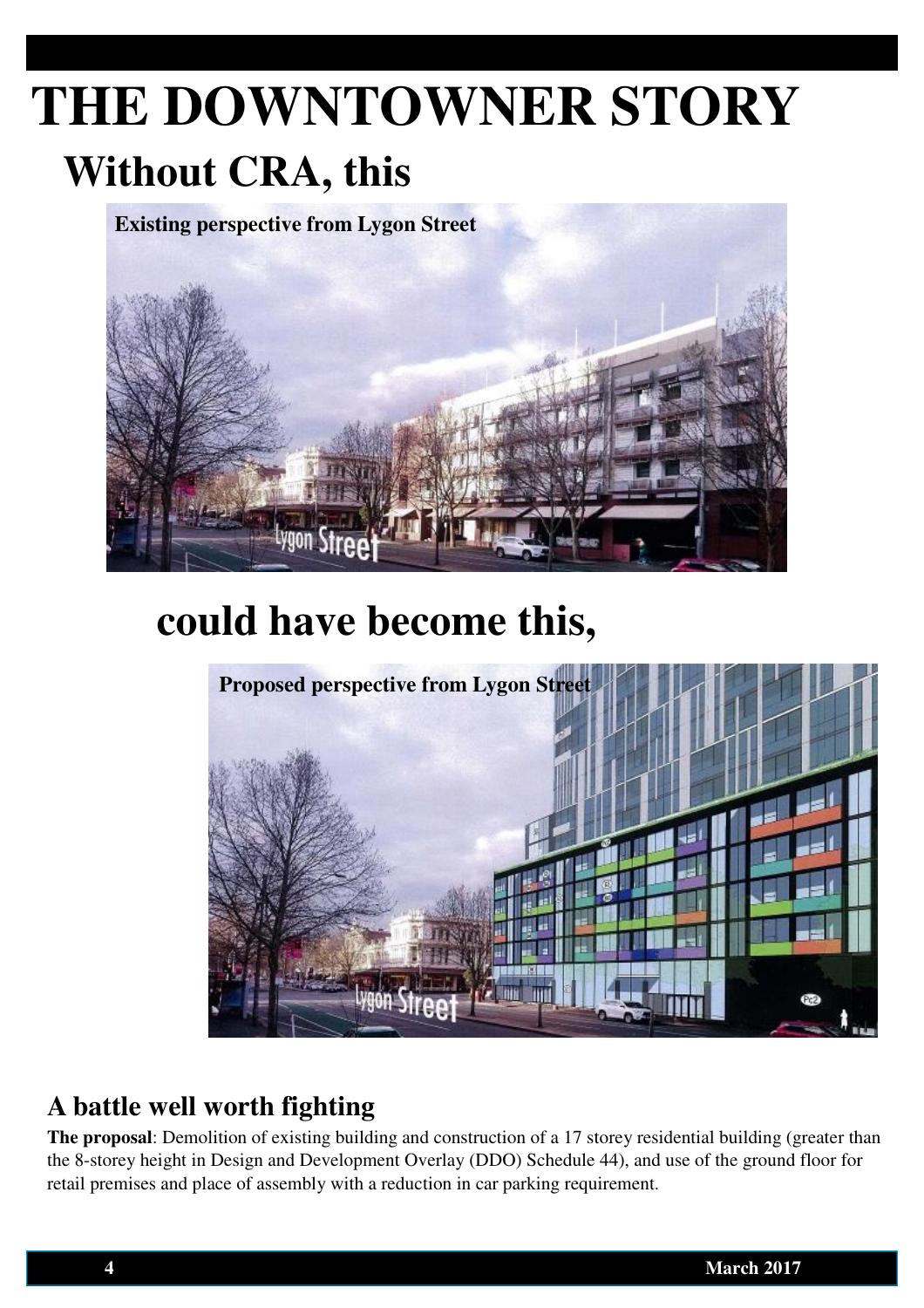**CRA objected** on the grounds of: excessive scale, height & bulk, current planning controls being ignored, heritage issues, urban design & overshadowing major pedestrian precinct. Refer to the CRA website for details of the application and objection.

**CoM received 60 objections** and refused this application. The developer lodged an appeal to VCAT. Submissions were presented by CRA, the Romanian Orthodox Church and eleven residents, several of whom are CRA members. CRA is grateful for the support offered by the individual objectors, many of whom attended for four or five days.

**VCAT upheld the Council decision to refuse a permit**

# **and this,**



# **could have become this.**

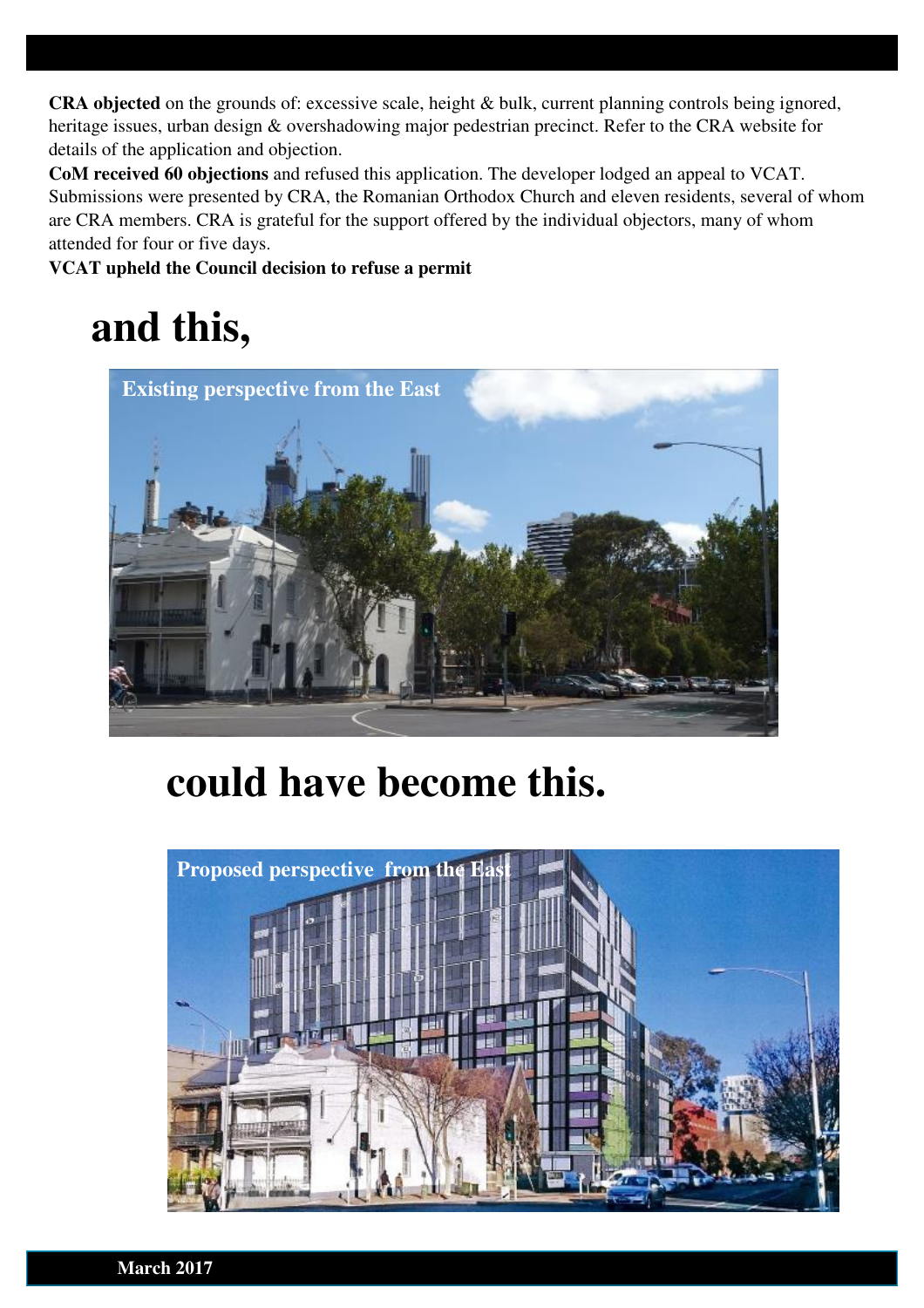# *Working groups*

## **Traffic, Transport, Parking**

### *Too much noise*

### **If you are bothered by noise, let CRA know!**

**CRA activities** may often seem to be focussed on the visual: a concern for preserving historic buildings and maintaining streetscapes and skylines. In fact, CRA has also been constantly concerned about noise pollution, particularly in the form of exceedingly loud music from commercial establishments.

There is, however, a growing concern about noise, over and above the burr of regular vehicular traffic and the necessary sirens of emergency vehicles.

This newer concern is in the context of Carlton acquiring a bigger and bigger residential population. Growth in population has been stimulated by extensive building of apartments. These, and existing residences, are inhabited by ordinary human beings who go about their daily work, study and tourism, and have a requirement for unbroken sleep at night -- or by day if working shifts.

Investigations have started aimed at seeing how the excessive noise of motorbikes and souped-up motor cars can be eliminated. If you have worthwhile suggestions for solving the noise issue, please let us know. Maybe you have witnessed phalanxes of motorbikes dragging off at traffic lights with thunderous noise that makes a mockery of the word "muffler"?

This sort of anti-social behaviour is at its most visible in Lygon Street where motorbike riders and sedan "petrol heads" like to put their subculture on display.

But many other streets are affected by these noisemakers as well.

The Herald Sun reported on this issue in December 2016.

If you are lucky enough not be troubled by this voluntary noise (some streets are so far miraculously untouched), you could still be grappling with late night noise caused by rubbish collection vehicles rumbling down lanes in close proximity to your apartment or home. And not all loud music venues have been brought under control.

We would like to hear your story on unwanted, unnecessary noise, and to seek your support.

**If you are troubled by noise, please let us know. A small working group has already met and we are looking at a range of possible approaches from here.** 

carltonresidents@gmail.com

# IT'S TIME TO JOIN CRA

Join online via the following link **http://www.trybooking.com/NTQA**

**OR,** for an EFT payment— CRA Direct Credit Details: Bendigo Bank, BSB: 633 000 Account No.: 146960570.

#### **Please ensure all details are included for EFT membership payments.**

If you love Carlton but do not reside or own property in postcode 3053, please join as a 'Friend of Carlton'.

# *Associated Groups*  **Melbourne North Community Consultation Committee** (*PCCC)*

PCCC has received a number of grants (about \$4000) and donations (eg \$900 from City of Melbourne) towards the school camp programme which Nick Parissis organises. The first 2017 camp will be held in April and others will follow later.

#### **Other news**:

The Police and Clinical Emergency response programme (The PACER program): involves a mental health clinician paired up with a police member to respond to mental health issues and patients once first responder police units have attended. This frees up police time but also provides quicker and more thorough responses to people suffering from a psychotic episode. The program runs for 7 days per week from 2-10 pm. Part of this program has also involved further training for police members in regards to mental illness. A long term goal is for every major hospital to have a PACER unit operating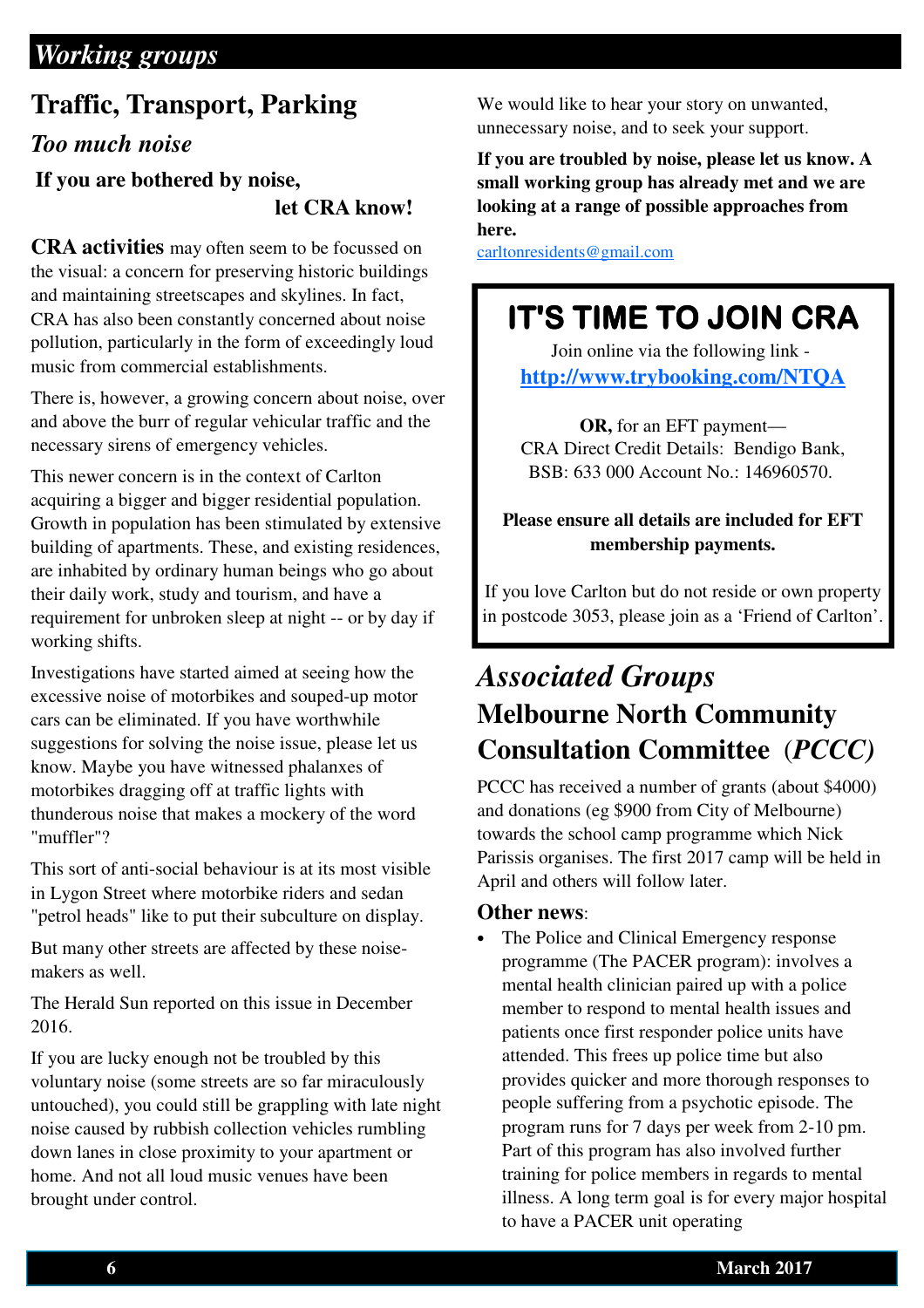# *Community News*

- Motor cycle noise is a major issue which it requires further action by the Victorian Parliament
- Comments are sought from organisations and persons regarding the future focus of PCCC. Possibilities include: neighbourhood watch, youth crime and issues for young people, increasing congestion in housing areas and police action on this, the youth justice system- our contribution and involvement, combating places being used as drug distribution sites

### **Current concerns for Carlton:**

- Increase in theft from motor vehicles, thefts around Grattan St and the high rise housing, in car parks and from letter boxes, mobile phones are a special target.
- Pedestrians who do not follow the rules when crossing roads.

# *Community news*  **Remembering the passing of two important community figures**

## **Vale Julianne Bell 30 April 1940 to 27 January**

### **2017**

CRA honours the lifetime work and commitment of Julianne Bell. CRA had a long and active involvement with Julianne and her organisation, Protectors of Public Lands. Here is a link to her obituary in The Age: http://www.theage.com.au/ comment/obituaries/dedicated-defender-of-publicheritage-20170209-gu99s1.html



*Julianne addressing a Royal Park Rally 2013* 

### **Vale Bob Watts 4 April 1935 to December 2016**

Bob, began his long working life in the shop in 1950, when hansom cabs were still seen in Lygon St. Bob used to say 'the shop's appearance distinguishes it from usual run of modern shoe shops: People enjoy a more traditional style of shop…it's not sterile…people like the smell of leather and feel comfortable in homely surroundings'.

Generations of people return for the sense of continuity provided by Watts' displays and interiors.



*Watt's Corner Shoe Store* 

EVERYONE WELCOME MEET YOUR NEIGHBOURS<br>ON CAR FREE FARADAY ST

@ 11 .D NEIGHBOl **RADAY STREET** 26 March 10AM-2PM 2017

CIAL ENTERPRISE<br>D'TIMORI

orecreative

**CONTRACTOR RESIDENTS ASSOCIATION** 



**March 2017** 7